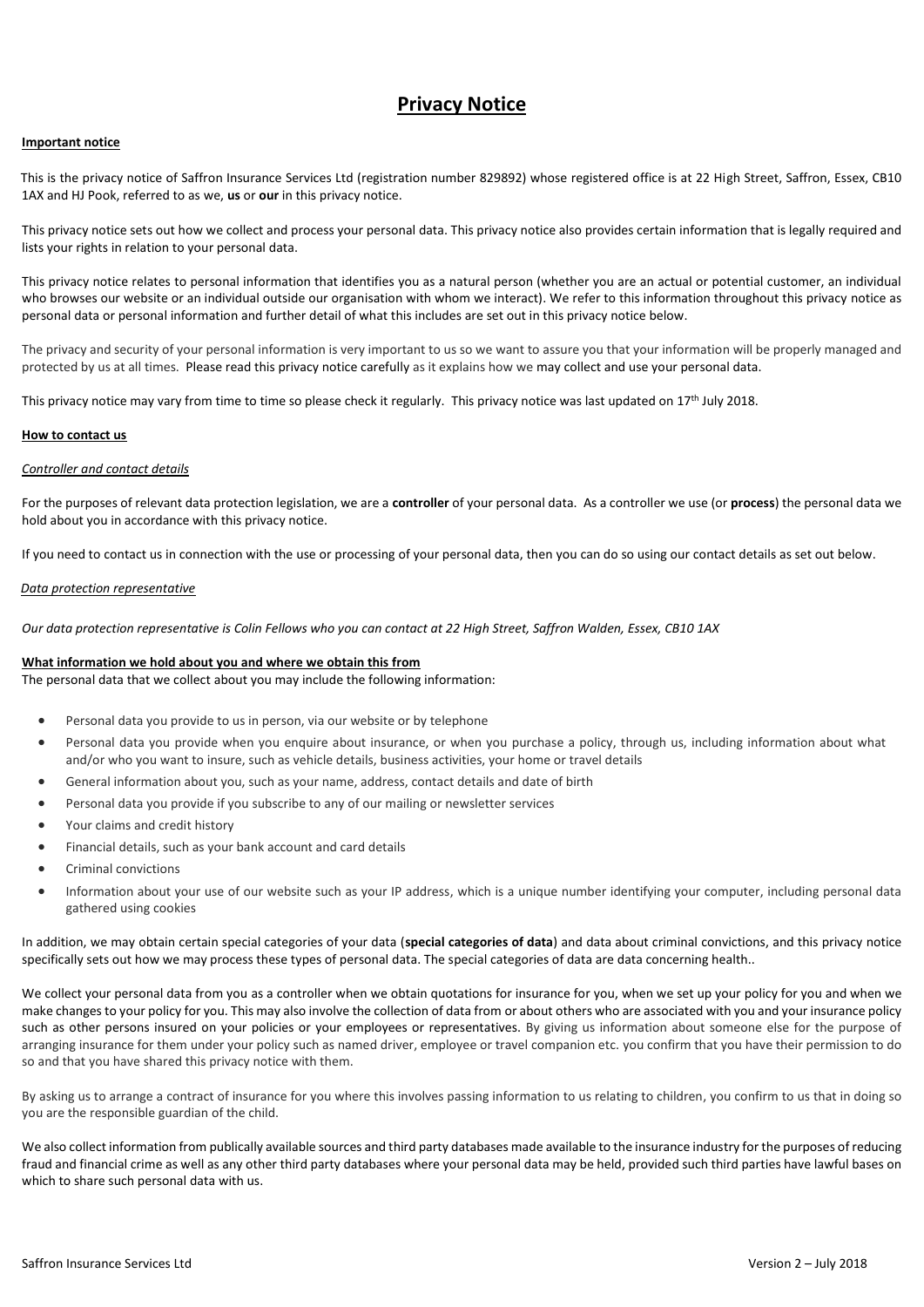## *Where we are relying on a basis other than consent*

We may rely on one or more of the following legal bases when processing your personal data for the following purposes:

| Purposes for which we process your personal data                                                                                                                                                                                                  | The basis on which we can do this (this is what the law allows)                                |
|---------------------------------------------------------------------------------------------------------------------------------------------------------------------------------------------------------------------------------------------------|------------------------------------------------------------------------------------------------|
| In order to perform our contractual obligations to you. This would include our<br>fulfilling your requests for insurance services (including obtaining insurance<br>for you, fulfilling requests for mid-term adjustments and obtaining renewals) | The processing is necessary in connection with any contract that you<br>may enter into with us |
| To administer your account, including financial transactions for insurance                                                                                                                                                                        | The processing is necessary in connection with any contract that you                           |
| broking                                                                                                                                                                                                                                           | may enter into with us                                                                         |
| To assist in the prevention and reduction of fraud and other financial crime                                                                                                                                                                      | The processing is necessary for us to comply with the law and our legal<br>requirements        |
| In the interests of security and to improve our service, telephone calls you                                                                                                                                                                      | The processing is necessary to pursue our legitimate interest in the                           |
| make to us may be monitored and/or recorded                                                                                                                                                                                                       | management and operation of our business                                                       |
| To let you know about similar products and services that may be of interest                                                                                                                                                                       | The processing is necessary to pursue our legitimate interest in                               |
| to you                                                                                                                                                                                                                                            | operating our business                                                                         |

# *Special categories of data and criminal convictions*

We may also need to collect special categories of data from you such as information about your health, in order for us to perform our contractual obligations to you the lawful basis on which we can do this is that processing is necessary (a) for an insurance purpose (b) is of personal data revealing racial or ethnic origin, religious or philosophical beliefs or trade union membership, generic data or data concerning health and (c) is necessary for reasons of substantial public interest. We may also process information on criminal convictions data which we may share with third parties under the processes of (a) and (b) above.

Insurance purposes mean (a) advising on, arranging, underwriting or administering an insurance contract (b) administering a claim under an insurance contract or (c) exercising a right or complying with an obligation, arising in connection with an insurance contract, including a right or obligation arising under an enactment or a rule of law.

# **Who we pass your personal data to**

We may need to pass your personal data to other companies which may include:

- Other companies or brands within our group of companies, for example if we are unable to provide a suitable insurance policy on request or at renewal we will check if any of our associated group companies can provide you with suitable cover
- The insurers, intermediaries and third party service providers that we use for the purpose of arranging and administering your insurance policy. This may also include risk management assessors, uninsured loss recovery agencies, premium finance providers and other third parties involved (directly or indirectly) in the administration of your insurance and its associated benefits
- Firms that provide administration and processing services to us or on our behalf under contract in order to complete activities such as claims handling, IT systems and administrative services and other activities set out in this privacy notice, as well as support activities such as finance and auditing services
- Organisations that have a specific role laid out in law, such as statutory bodies, regulatory authorities and other authorised bodies
- Other organisations where we have a duty to or are permitted to disclose your personal information by law, for example if we received a valid request from the police or other third party organisation in the interest of preventing and detecting crime
- Fraud prevention agencies and operators of registers available to the insurance industry to check information and prevent fraud
- Credit reference agencies to check your credit history. This check will be recorded on your credit reference file without affecting your ability to apply for credit or other financial products
- Third parties we use to recover money you may owe us or to whom we may sell your debt
- Another company, if our business or part of it is bought or taken over by that company to make sure your insurance policy can continue to be serviced or as part of preliminary discussions with that company about a possible sale or take over

The information you share with us may be transferred by us or any of the types of firms or organisations we have noted above, to other countries in order for processing to take place, including locations outside of the UK and the European Union. We will only do so if there are adequate levels of protection in place as required by applicable data protection laws.

# **Accessing our website and cookies**

When you visit one of our websites we may collect information from you, such as your email address, IP address and other online identifiers. This helps us to track unique visits and monitor patterns of customer website traffic, such as who visits and why they visit. We use third parties to collate IP addresses to help us understand our Internet traffic data and data regarding your browser type and computer. We may also use web usage information to create statistical